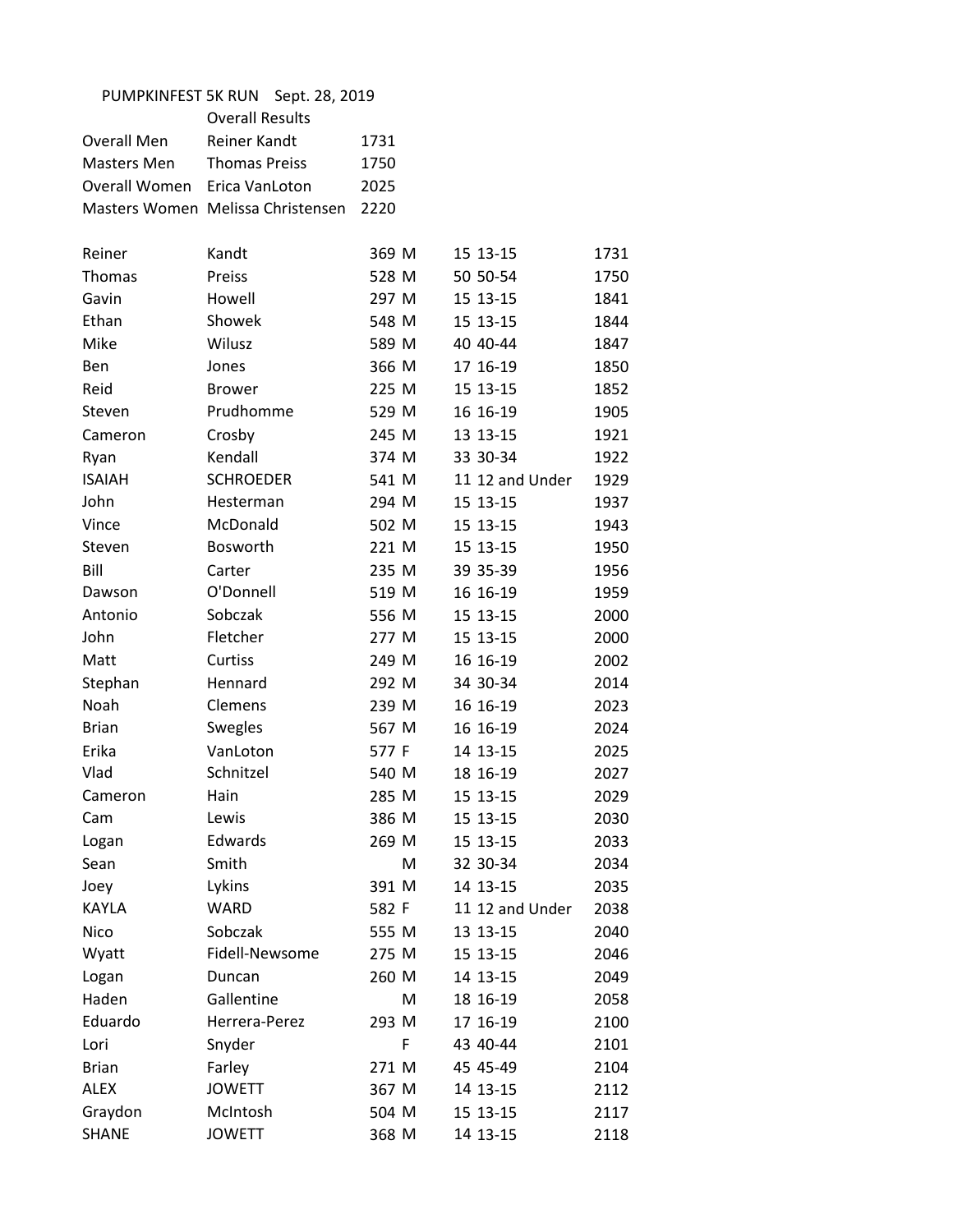| Darren          | Graham           | 282 M | 49 45-49        | 2122 |
|-----------------|------------------|-------|-----------------|------|
| Heather         | Cappello         | 234 F | 30 30-34        | 2123 |
| <b>BRENTON</b>  | <b>MONTIE</b>    | 512 M | 34 30-34        | 2123 |
| Matt            | <b>Brostrom</b>  | 224 M | 48 45-49        | 2130 |
| Zach            | Kadykowski       | 597 M | 30 30-34        | 2134 |
| <b>Miles</b>    | Albert           | 475 M | 43 40-44        | 2136 |
| Craig           | Skalski II       | 551 M | 40 40-44        | 2151 |
| <b>MICHAEL</b>  | <b>JANKOWSKI</b> | 300 M | 12 12 and Under | 2153 |
| Konnor          | Harvey           | 289 M | 11 12 and Under | 2204 |
| Ethan           | Novilla          | 153 M | 21 20-24        | 2205 |
| <b>NOAH</b>     | <b>KLAPPER</b>   | 378 M | 11 12 and Under | 2210 |
| Adam            | Curtis           | 248 M | 16 16-19        | 2218 |
| Melissa         | Christensen      | 237 F | 42 40-44        | 2220 |
| Donald          | <b>Brown</b>     | 226 M | 47 45-49        | 2234 |
| JP              | <b>MAVEL</b>     | 501 M | 13 13-15        | 2235 |
| Alex            | Gridley          | 283 M | 14 13-15        | 2241 |
| Ben             | Koesler          | 379 M | 15 13-15        | 2242 |
| Lucas           | LaPointe         | 988 M | 11 12 and Under | 2244 |
| Kyle            | Skalski          | 550 M | 11 12 and Under | 2249 |
| Jason           | Mavel            | 400 M | 43 40-44        | 2250 |
| Ryan            | Szewczyk         | 569 M | 16 16-19        | 2258 |
| Connor          | Wallis           | 581 M | 15 13-15        | 2302 |
| Gavin           | Borbolla         | 219 M | 11 12 and Under | 2303 |
| <b>WILLIAM</b>  | <b>TUTRO</b>     | 574 M | 12 12 and Under | 2309 |
| Mark            | Downs            | 255 M | 41 40-44        | 2318 |
| <b>JOHN</b>     | <b>LEBLANC</b>   | 383 M | 33 30-34        | 2320 |
| Tom             | Nielson          | 516 M | 13 13-15        | 2321 |
| Jeff            | Klapper          | 449 M | 40 40 - 44      | 2333 |
| Kane            | Hanson           | 287 M | 29 25-29        | 2341 |
| Drew            | Goike            | M     | 13 13-15        | 2343 |
| <b>AIDEN</b>    | <b>VOKOPOLA</b>  | 579 M | 11 12 and Under | 2358 |
| Mason           | Crosby           | 246 M | 10 12 and Under | 2359 |
| Owen            | Cummings         | м     | 9 12 and Under  | 2401 |
| <b>Brian</b>    | Vogan            | 578 M | 41 40-44        | 2412 |
| <b>Tiffanie</b> | Hennard          | 291 F | 34 30-34        | 2413 |
| Billy           | <b>Swegles</b>   | 568 M | 14 13-15        | 2417 |
| Justin          | Sjogren          | 549 M | 35 35-39        | 2454 |
| Roger           | <b>Burgess</b>   | 994 M | 57 55-59        | 2455 |
| Cole            | Schwegler        | 543 M | 9 12 and Under  | 2456 |
| <b>AUSTIN</b>   | <b>HOLCOMB</b>   | 296 M | 12 12 and Under | 2457 |
| Owen            | Zischke          | 594 M | 12 12 and Under | 2458 |
| Mason           | Brown            | 228 M | 13 13-15        | 2500 |
| <b>CHLOE</b>    | <b>WALLIS</b>    | 580 F | 13 13-15        | 2506 |
| SHAELYN         | PERRY            | 525 F | 11 12 and Under | 2511 |
| Isabelle        | Downs            | 256 F | 11 12 and Under | 2514 |
| Greg            | Jacks            | 401 M | 44 40-44        | 2515 |
| Michael         | Van Dam          | 575 M | 38 35-39        | 2516 |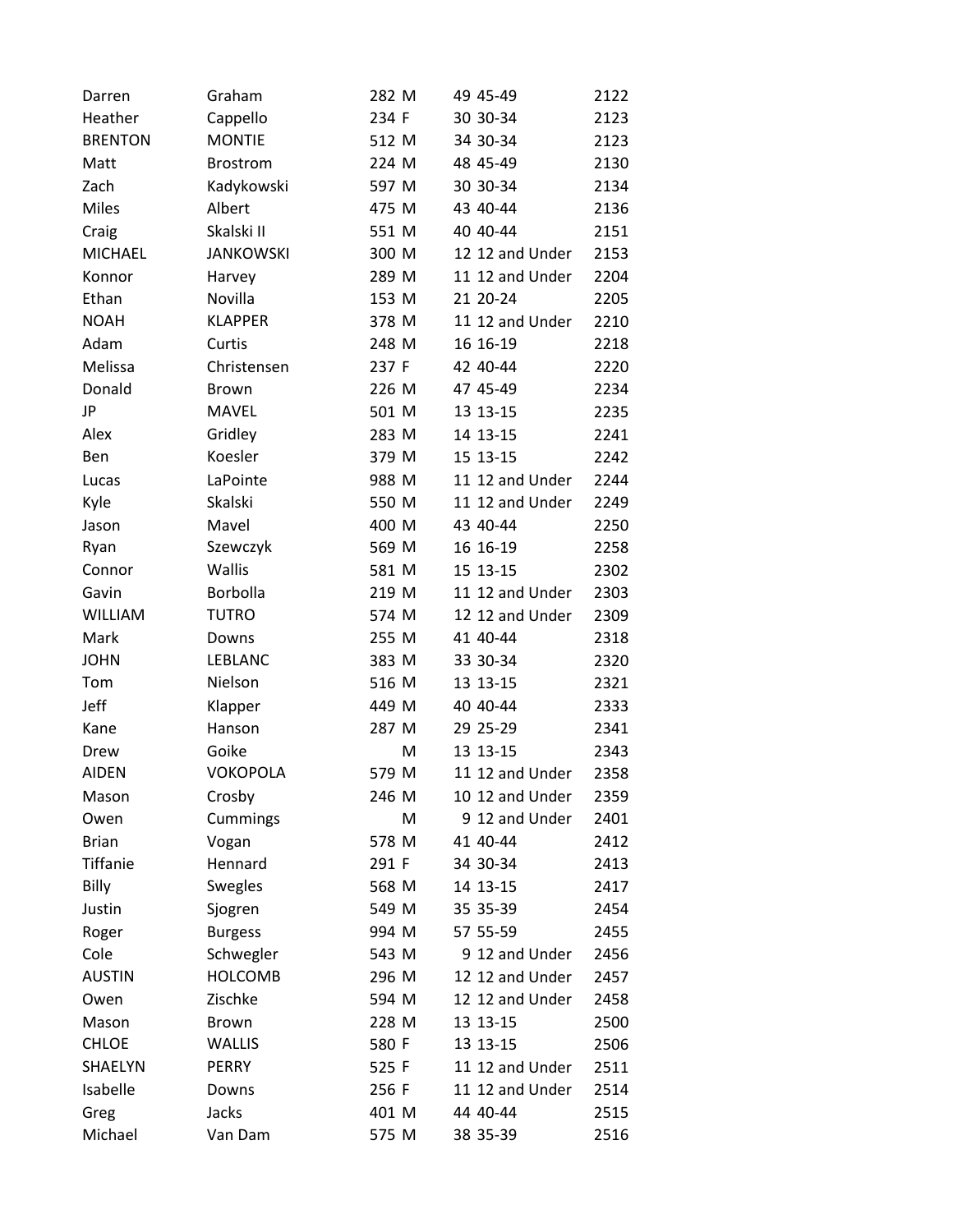| Andrew           | Allman                 | 206 M | 12 12 and Under | 2518 |
|------------------|------------------------|-------|-----------------|------|
| Chris            | Conrad                 | 241 M | 12 12 and Under | 2520 |
| <b>GABRIELLE</b> | <b>MAURUS</b>          | 399 F | 11 12 and Under | 2521 |
| Ryan             | Cooper                 | 243 M | 9 12 and Under  | 2523 |
| Todd             | Edwards                | 268 M | 35 35-39        | 2526 |
| Keely            | Abbott                 | 201 F | 13 13-15        | 2530 |
| Kellie           | Lach                   | 999 F | 41 40-44        | 2531 |
| Shelly           | DeMoss                 | 254 F | 54 50-54        | 2531 |
| Evan             | Barthlow               | 215 M | 18 16-19        | 2532 |
| Summer           | <b>McEvers</b>         | 503 F | 18 16-19        | 2533 |
| Kristina         | Anderson               | 209 F | 40 40-44        | 2534 |
| Chelsea          | Arney                  | 211 F | 30 30-34        | 2536 |
| <b>Brian</b>     | Kerber                 | 375 M | 43 40-44        | 2540 |
| <b>CAYDEN</b>    | <b>SLEEK</b>           | 552 M | 12 12 and Under | 2553 |
| Quinn            | Calder                 | M     | 9 12 and Under  | 2557 |
| Mason            | Dunham                 | 261 M | 14 13-15        | 2603 |
| Nolan            | Smith                  | 553 M | 18 16-19        | 2604 |
| Meagan           | Weir                   | 583 F | 33 30-34        | 2605 |
| Thomas           | <b>Bennett</b>         | 217 M | 39 35-39        | 2606 |
| Jason            | Laverty                | 382 M | 45 45-49        | 2607 |
| Carly            | Cooper                 | 244 F | 37 35-39        | 2618 |
| <b>BRADY</b>     | LITTLE                 | 388 M | 12 12 and Under | 2619 |
| <b>CAREY</b>     | <b>LITTLE</b>          | 389 F | 41 40-44        | 2625 |
| <b>JAMES</b>     | <b>MAUNEY</b>          | 395 M | 12 12 and Under | 2629 |
| Kevin            | Conrad                 | 596 M | 43 40-44        | 2630 |
| Dave             | <b>Shears</b>          | 545 M | 59 55-59        | 2631 |
| James            | Adelsperger            | 203 M | 45 45-49        | 2632 |
| Sean             | Cummings               | 598 M | 36 35-39        | 2635 |
| Jill             | Minke                  | 510 F | 38 35-39        | 2636 |
| Ethan            | Daugherty              | 251 M | 13 13-15        | 2637 |
| <b>Tory</b>      | Showek                 | 547 M | 46 45-49        | 2640 |
| John H           | Martyka                | 393 M | 37 35-39        | 2642 |
| Mary             | <b>Shears</b>          | 546 F | 59 55-59        | 2645 |
| Kirk             | Erven                  | 270 M | 56 55-59        | 2656 |
| <b>IAN</b>       | <b>SCHEELS</b>         | 539 M | 12 12 and Under | 2657 |
| John H           | <b>Brooks</b>          | 223 M | 60 60-64        | 2657 |
| Michael          | <b>Drake</b>           | 258 M | 10 12 and Under | 2658 |
| <b>Bryan</b>     | Drake                  | 257 M | 42 40-44        | 2700 |
| Jacob            | <b>MClay</b>           | 506 M | 12 12 and Under | 2701 |
| Nolan            | Calder                 | 232 M | 11 12 and Under | 2702 |
| <b>ALEXA</b>     | <b>STOVEL</b>          | 566 F | 11 12 and Under | 2703 |
| <b>BENNETT</b>   | <b>HUNT</b>            | 298 M | 11 12 and Under | 2704 |
| Dalton           | <b>Dudas</b>           | 259 M | 11 12 and Under | 2705 |
| Cindy            | <b>Cummings Fauser</b> | 247 F | 53 50-54        | 2712 |
| Ben              | Nagy                   | 515 M | 18 16-19        | 2720 |
| Todd             | Stone                  | 565 M | 56 55-59        | 2721 |
| Samuel Blake     | Gonzales               | 281 M | 48 45-49        | 2722 |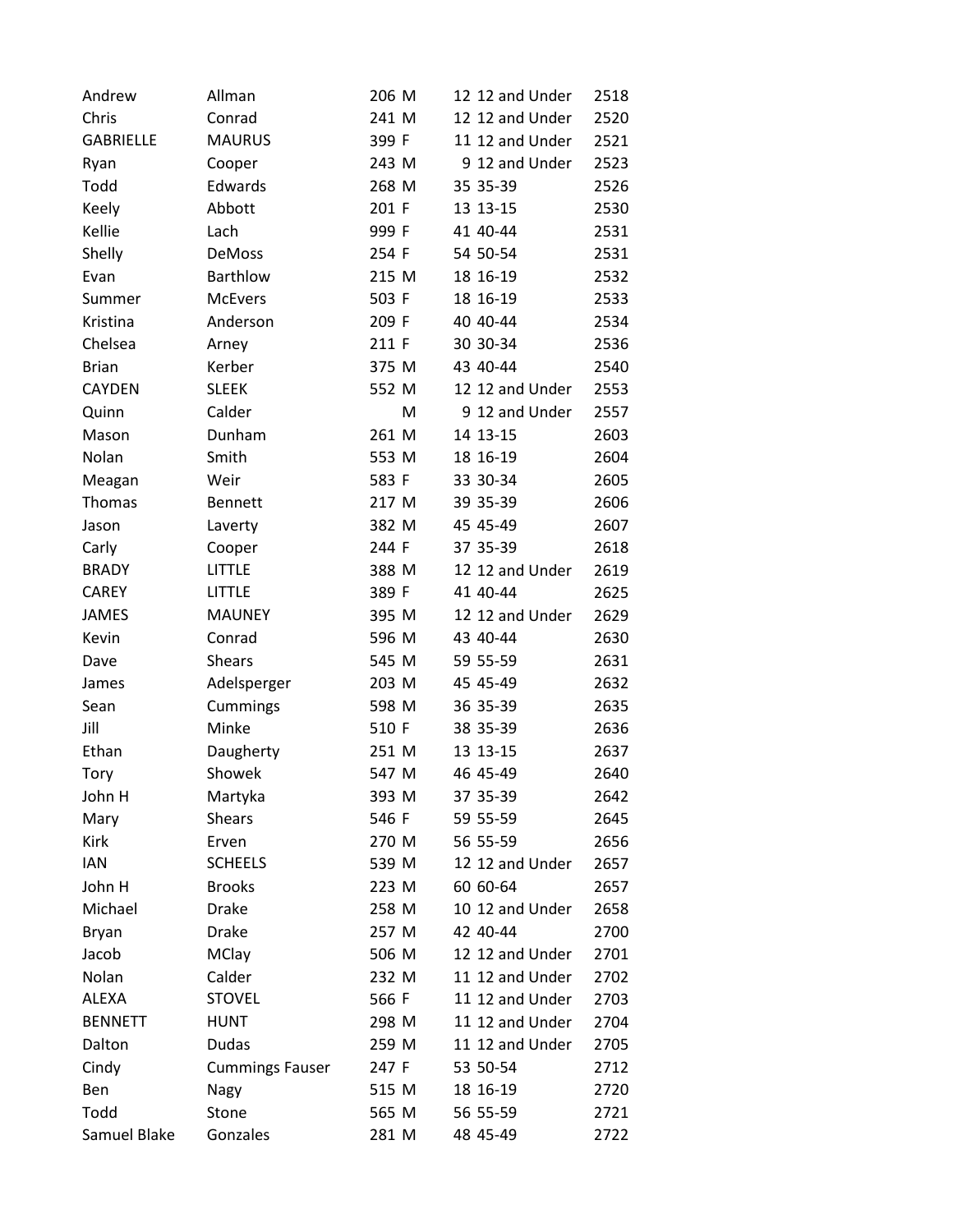| Jason          | Borbolla         | 220 M | 42 40-44        | 2723 |
|----------------|------------------|-------|-----------------|------|
| Simon          | <b>Bunin</b>     | 231 M | 12 12 and Under | 2725 |
| Zach           | Robins           | 537 M | 15 13-15        | 2728 |
| Abbie          | Dyer             | 264 F | 28 25-29        | 2729 |
| Alicia         | Kendall          | 373 F | 33 30-34        | 2730 |
| samiha         | fdhela           | 274 F | 40 40-44        | 2731 |
| wajdi          | hamama           | 286 M | 54 50-54        | 2732 |
| <b>Brian</b>   | <b>Dudas</b>     | Μ     |                 | 2758 |
| <b>KATIE</b>   | <b>JANKOWSKI</b> | 365 F | 11 12 and Under | 2759 |
| Kim            | Possible         | 527 F | 33 30-34        | 2759 |
| <b>CASEY</b>   | <b>ROBINS</b>    | 536 F | 13 13-15        | 2800 |
| Alexandra      | Spain            | 558 F | 8 12 and Under  | 2803 |
| marla          | spain            | 557 F | 41 40-44        | 2805 |
| Andy           | <b>Brown</b>     | 227 M | 39 35-39        | 2807 |
| Olivia         | Wilson           | 587 F | 12 12 and Under | 2808 |
| <b>NOLAN</b>   | <b>JACKS</b>     | 299 M | 12 12 and Under | 2810 |
| Reid           | Skylar           |       |                 | 2813 |
| Laura          | Clark            | 238 F | 36 35-39        | 2814 |
| Ava            | Miller           | 509 F | 14 13-15        | 2831 |
| Jane           | <b>Brooks</b>    | 222 F | 59 55-59        | 2835 |
| Michael        | Perovich         | 524 M | 49 45-49        | 2839 |
| <b>MADISON</b> | <b>MAURUS</b>    | 398 F | 13 13-15        | 2844 |
| Jeffery        | Maurus           | 396 M | 41 40-44        | 2853 |
| Liz            | Cook             | 150 F | 42 40-44        | 2900 |
| April          | Gardner          | 280 F | 55 55-59        | 2904 |
| Lucas          | Wilson           | 588 M | 14 13-15        | 2921 |
| Andrew         | Davey            | 253 M | 31 30-34        | 2922 |
| Nolan          | Anderson         | 208 M | 12 12 and Under | 2923 |
| Chris          | Eckler           | 266 M | 59 55-59        | 2932 |
| LILAH          | <b>RIFE</b>      | 535 F | 10 12 and Under | 2939 |
| <b>ARIANA</b>  | <b>KING</b>      | 376 F | 11 12 and Under | 2940 |
| <b>COLTON</b>  | <b>KIRKEY</b>    | 377 M | 13 13-15        | 2943 |
| Sarah          | Cook             | 420 F | 11 12 and Under | 2946 |
| Amanda         | St. Aubin        | 996 F | 32 30-34        | 2952 |
| Edward         | O'Reilly         | 520 M | 65 65-69        | 2954 |
| Keira          | Christensen      | 236 F | 13 13-15        | 3016 |
| <b>JOANNE</b>  | <b>BRZYS</b>     | 230 F | 35 35-39        | 3022 |
| Colette        | Maurer           | F     | 14 13-15        | 3029 |
| Christopher    | Allman           | 205 M | 49 45-49        | 3044 |
| Mason          | Cummings         | м     | 11 12 and Under | 3045 |
| Gabe           | Wagenschutz      | M     | 11 12 and Under | 3046 |
| <b>Brooke</b>  | <b>Phillips</b>  | 992 F | 14 13-15        | 3048 |
| Alex           | Bach             | 213 M | 8 12 and Under  | 3050 |
| Darious        | Williams         | 586 M | 25 25-29        | 3050 |
| Marney         | Daugherty        | 250 F | 42 40-44        | 3051 |
| Jamie          | Phillips         | 993 M | 47 45-49        | 3052 |
| <b>Beth</b>    | Adelsperger      | 202 F | 50 50-54        | 3053 |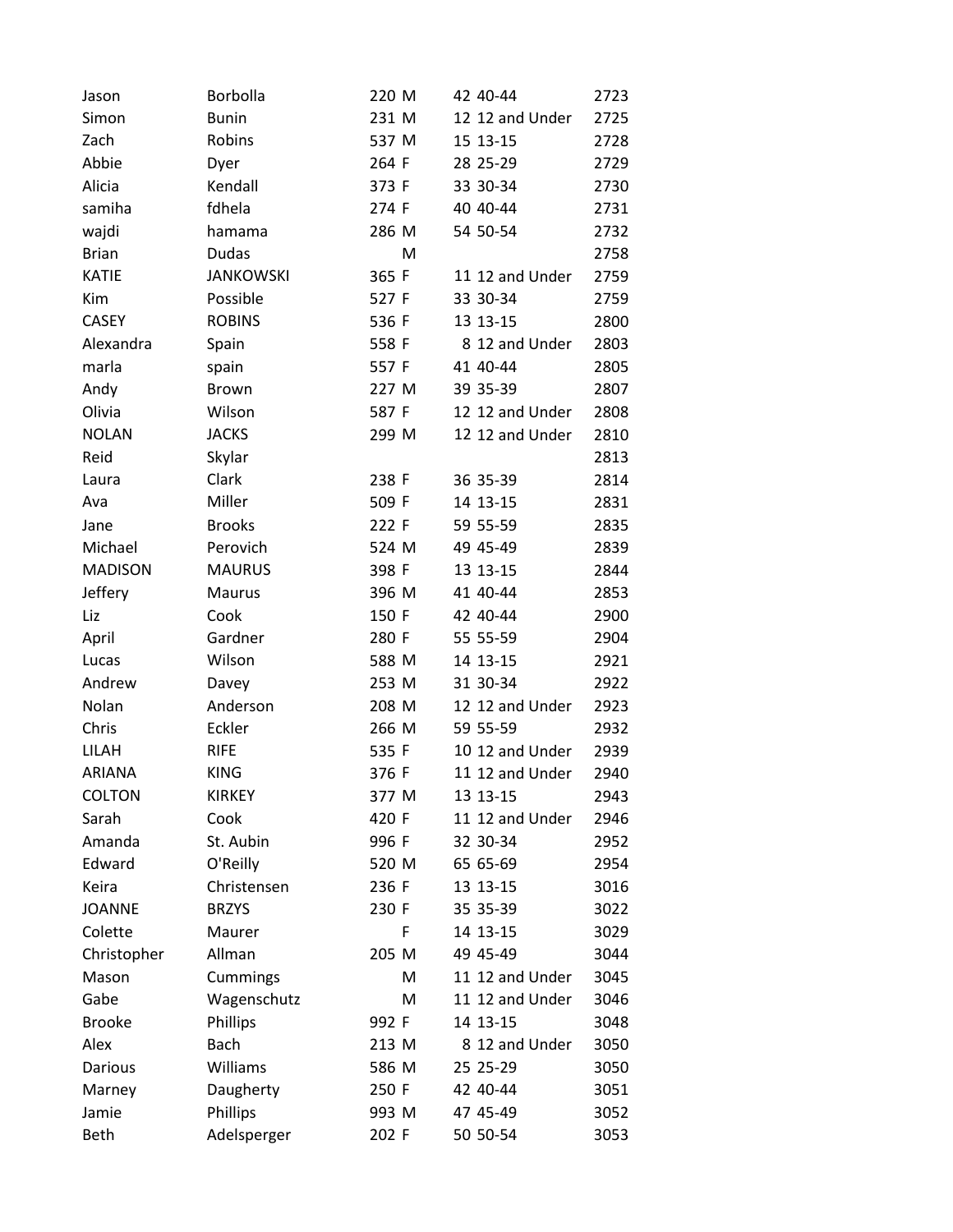| Alanna         | Welch          | 584 F  | 27 25-29        | 3058 |
|----------------|----------------|--------|-----------------|------|
| <b>TOMMY</b>   | <b>LYKINS</b>  | 390 M  | 12 12 and Under | 3103 |
| Jessica        | Mauney         | 989 F  | 45 45-49        | 3120 |
| Derek          | <b>Bach</b>    | 214 M  | 43 40-44        | 3127 |
| Cecilia        | <b>Brzys</b>   | 229 F  | 70 70-74        | 3128 |
| Diana          | Atchley        | 212 F  | 11 12 and Under | 3129 |
| <b>Travis</b>  | <b>Burgess</b> | 995 M  | 25 25-29        | 3130 |
| RaeAnn         | Wintin         | 591 F  | 30 30-34        | 3131 |
| Sebastian      | Snyder         | м      | 6 12 and Under  | 3132 |
| Danielle       | Katulski       | 370 F  | 36 35-39        | 3134 |
| Lyndsey        | Schwegler      | 542 F  | 38 35-39        | 3159 |
| Joe            | Mauney         | 871 M  | 48 45-49        | 3204 |
| Mike           | Jordan         | 1000 M | 53 50-54        | 3212 |
| Dean           | Jordan         | 442 M  | 10 12 and Under | 3212 |
| Thuy           | Orlando        | 998 F  | 32 30-34        | 3226 |
| Dale           | Rife           | 533 M  | 50 50-54        | 3237 |
| Rose           | Walton         | F      | 41 40-44        | 3245 |
| Caitlin        | Edwards        | 267 F  | 34 30-34        | 3247 |
| Kim            | Yezbick        | 592 F  | 32 30-34        | 3248 |
| Val            | Timko          | 570 F  | 42 40-44        | 3259 |
| Liam           | Torreano       | 573 M  | 10 12 and Under | 3311 |
| Alison         | Roth           | 538 F  | 39 35-39        | 3316 |
| <b>CAMBRIA</b> | <b>WHITE</b>   | 585 F  | 11 12 and Under | 3317 |
| John           | Eckler         | 265 M  | 62 60-64        | 3318 |
| Lily           | Timko          | 571 F  | 11 12 and Under | 3319 |
| Aria           | Allman         | 207 F  | 12 12 and Under | 3320 |
| <b>MAXIMO</b>  | <b>REYNA</b>   | 530 M  | 12 12 and Under | 3352 |
| Diane          | Dunn           | 263 f  | 73 70-74        | 3405 |
| Matthew        | Zonca          | 595 M  | 50 50-54        | 3415 |
| Debra          | Watson         | 990 F  | 64 60-64        | 3456 |
| Matt           | Orlando        | 997 M  | 36 35-39        | 3523 |
| Alan           | Watson         | 991 M  | 71 70-74        | 3538 |
| Callie         | Wingard        | 590 F  | 44 40-44        | 3556 |
| Janelle        | Hanson         | 288 F  | 42 40-44        | 3559 |
| Karen          | Rich           | 531 F  | 36 35-39        | 3600 |
| Corey          | Kovoch         | 381 M  | 31 30-34        | 3615 |
| Meaghan        | Haas           | 284 F  | 39 35-39        | 3626 |
| Julia          | Coburn         | 240 F  | 44 40-44        | 3632 |
| Michael        | Nierman        | 517 M  | 45 45-49        | 3633 |
| Yvonne         | Kendall        | 371 F  | 66 65-69        | 3634 |
| Ashley         | Fisher         | 276 F  | 35 35-39        | 3704 |
| Charlene       | Odom           | 518 F  | 62 60-64        | 3722 |
| Stephanie      | Rife           | 534 F  | 42 40-44        | 3742 |
| Gina           | Franciosi      | 279 F  | 58 55-59        | 3743 |
| LAURIE         | VANDYKE        | 576 F  | 52 50-54        | 3744 |
| Jill           | Dault          | 252 F  | 36 35-39        | 3746 |
| George         | Ho             | 295 M  | 68 65-69        | 3747 |